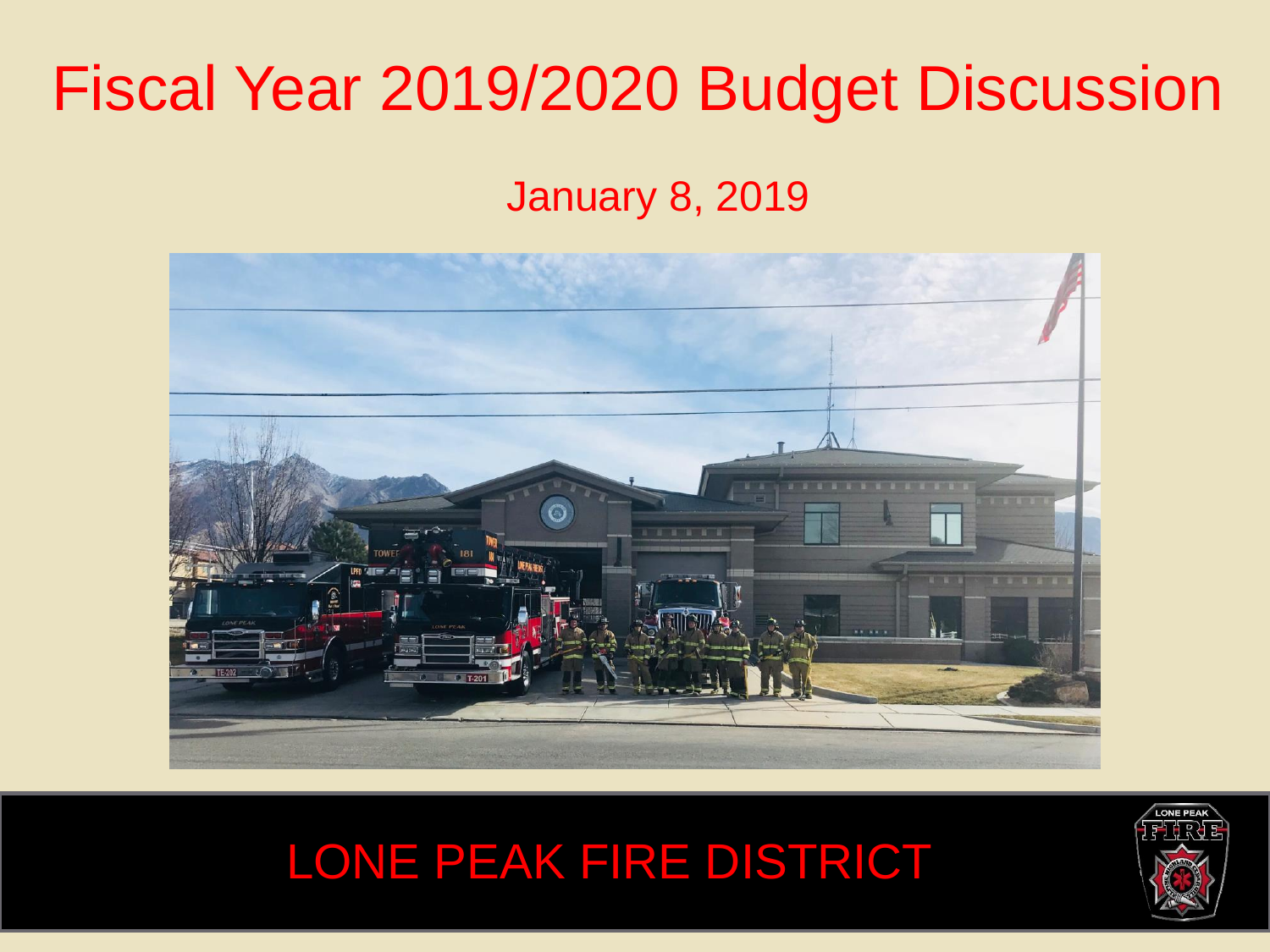## WHAT IS OUR PURPOSE: Provide Safe, Efficient & Effective Core Services

-Fire Suppression -Structure Fires -Wildland Fires -Other Fires -Emergency Medical -Quick Response -Ground Ambulance -Hazardous Materials -Technical Rescue -Rope -Confined Space -Water and Ice -Structural Collapse -Trench -Vehicle/Machinery Extrication

-Fire Prevention and Community Outreach

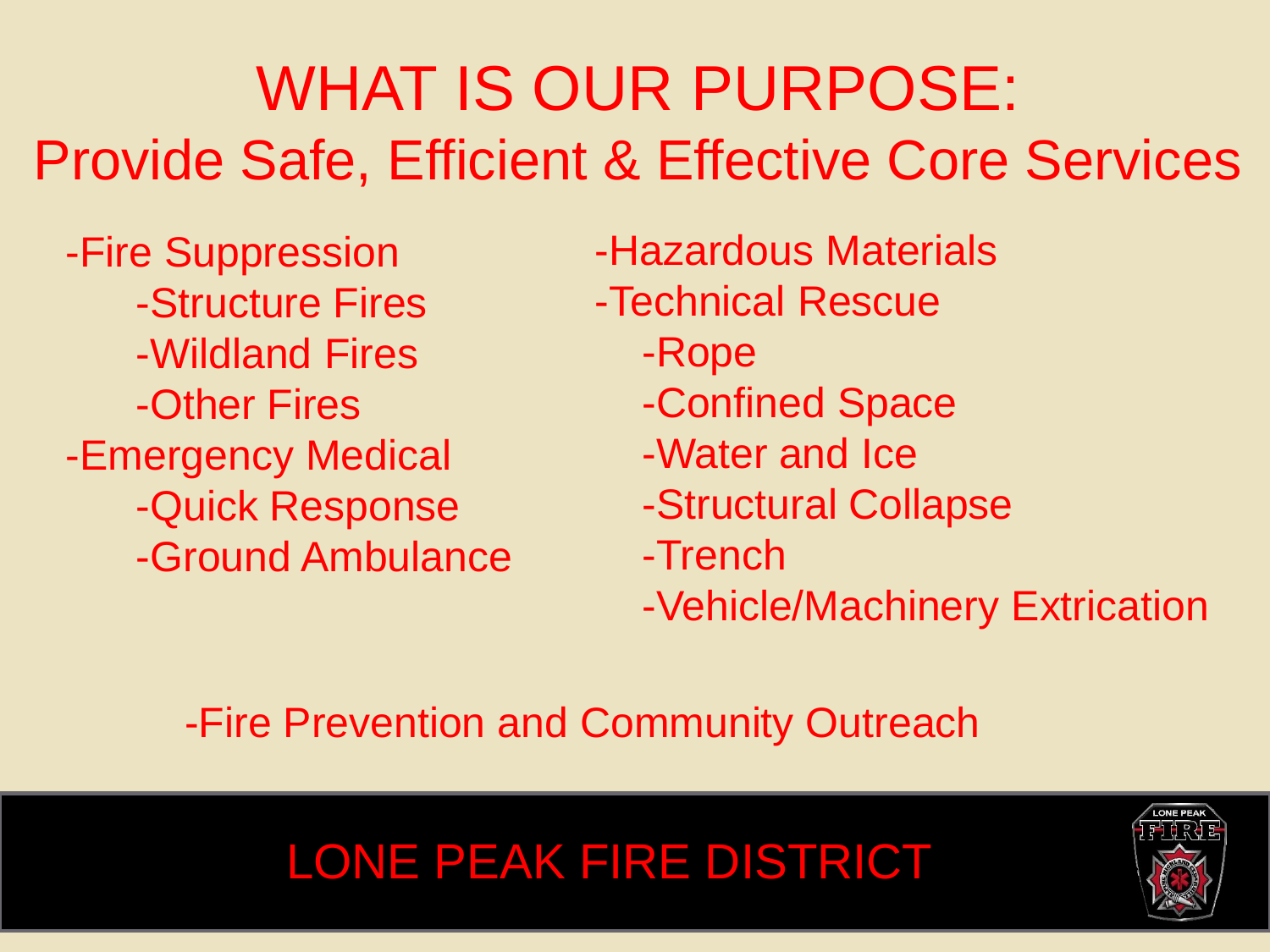- **Determining Factors** 
	- Regulatory Compliance
	- **Industry Standard**
	- **Best Practice**
	- **Expectations of the Customer**
	- **Other Needs (Services Provided)**

Optimal vs. Realistic

Common Discussion Topic—

- What are our needs?
- What can we afford?



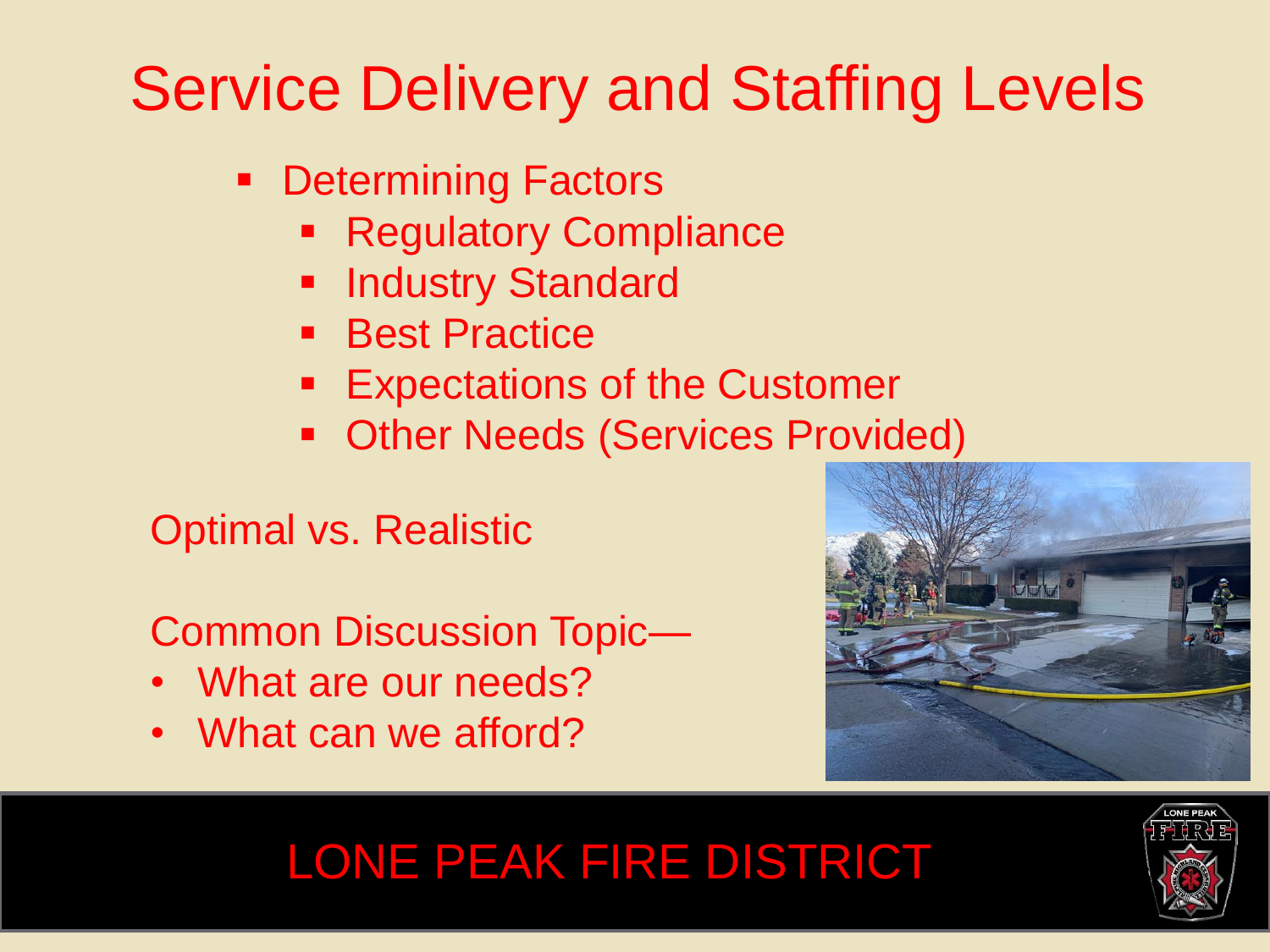# Service Delivery and Staffing Levels 2017 Call Volume

## **Total Calls for Service 1,310 3.59/Day**

| · Highland               | 498            | 1.36/Day |
|--------------------------|----------------|----------|
| • Alpine                 | 365            | 1.00/Day |
| • Cedar Hills            | 285            | 0.78/Day |
| • AF Canyon              | 54             | 0.15/Day |
| • Other                  | $\overline{4}$ | 0.01/Day |
| • Aid Given to Others    | 104            | 0.28/Day |
| • Aid Received by Others | $25*$          | 0.07/Day |

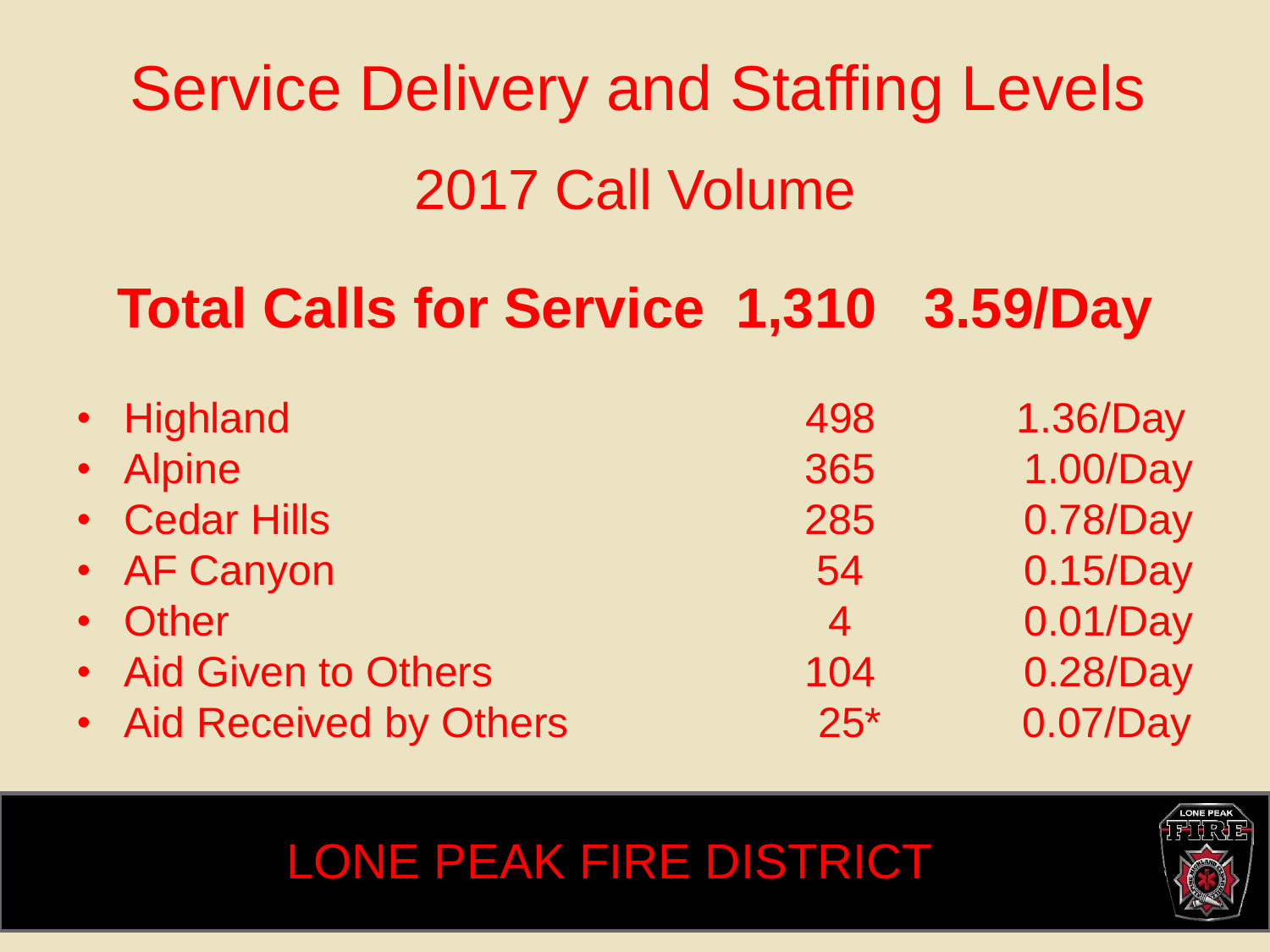**Reduced, Minimum Staffing— 8 Firefighters on duty per day**

- Highland Station 201 (3 Firefighter/Advanced EMTs/Paramedics)
	- 3 on Tower Ladder Truck
- Alpine Station 202 (3 Firefighter/Advanced EMTs/Paramedics)
	- 3 on Transport Engine
- Shared Ambulance between two cities (2 FF/AEMT/Paramedics )
	- 2 on Ambulance (Respond to medical calls for transport)

### **One fire unit per city with a shared ambulance**







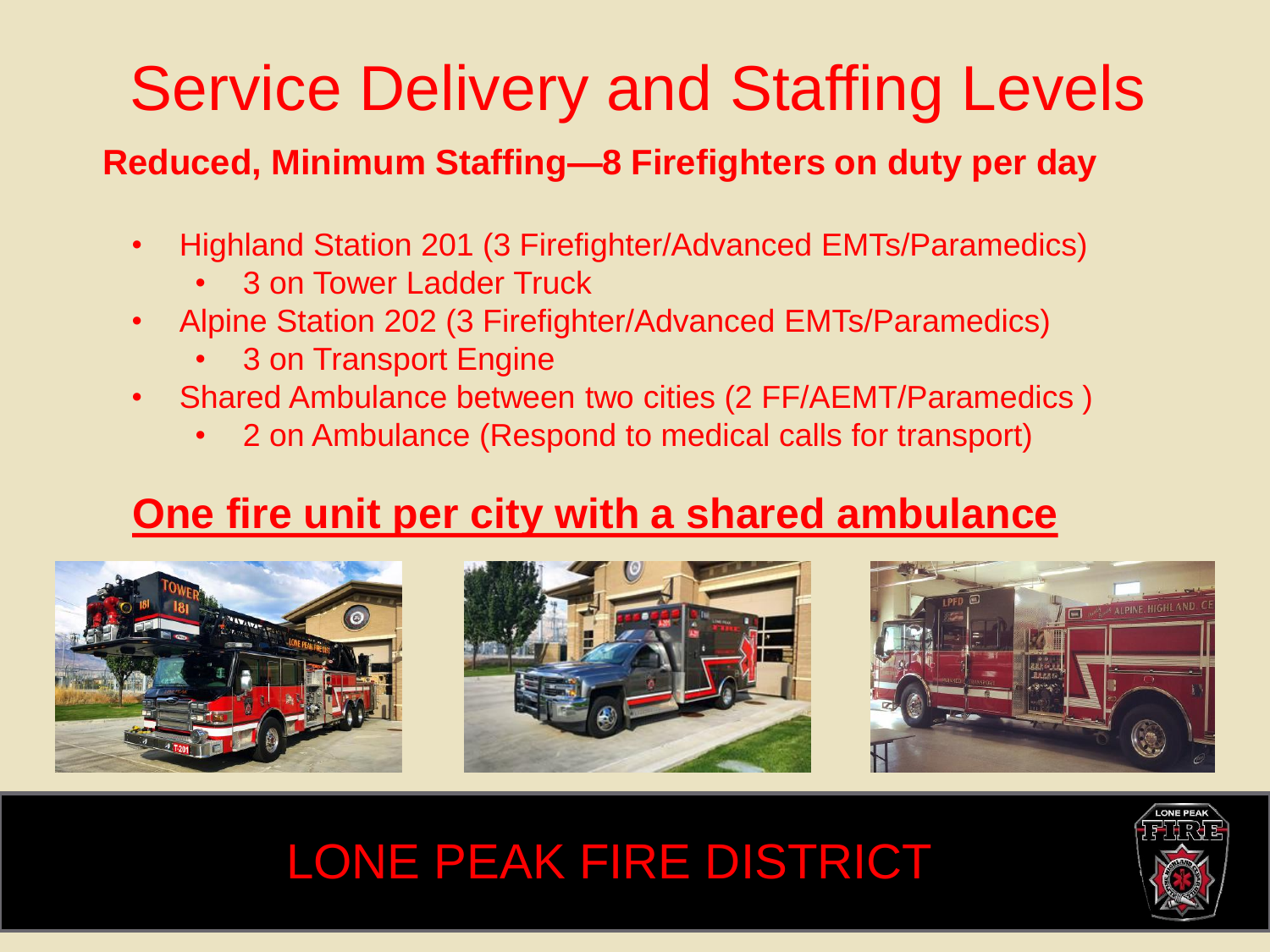### Apparatus and Equipment—Unstaffed Daily

- Station 201
	- Brush Truck
	- Water Tender
	- Utility/Rescue Vehicle
- Station 202
	- **Brush Truck**

"Jump Crew or Cross Staff Solution"







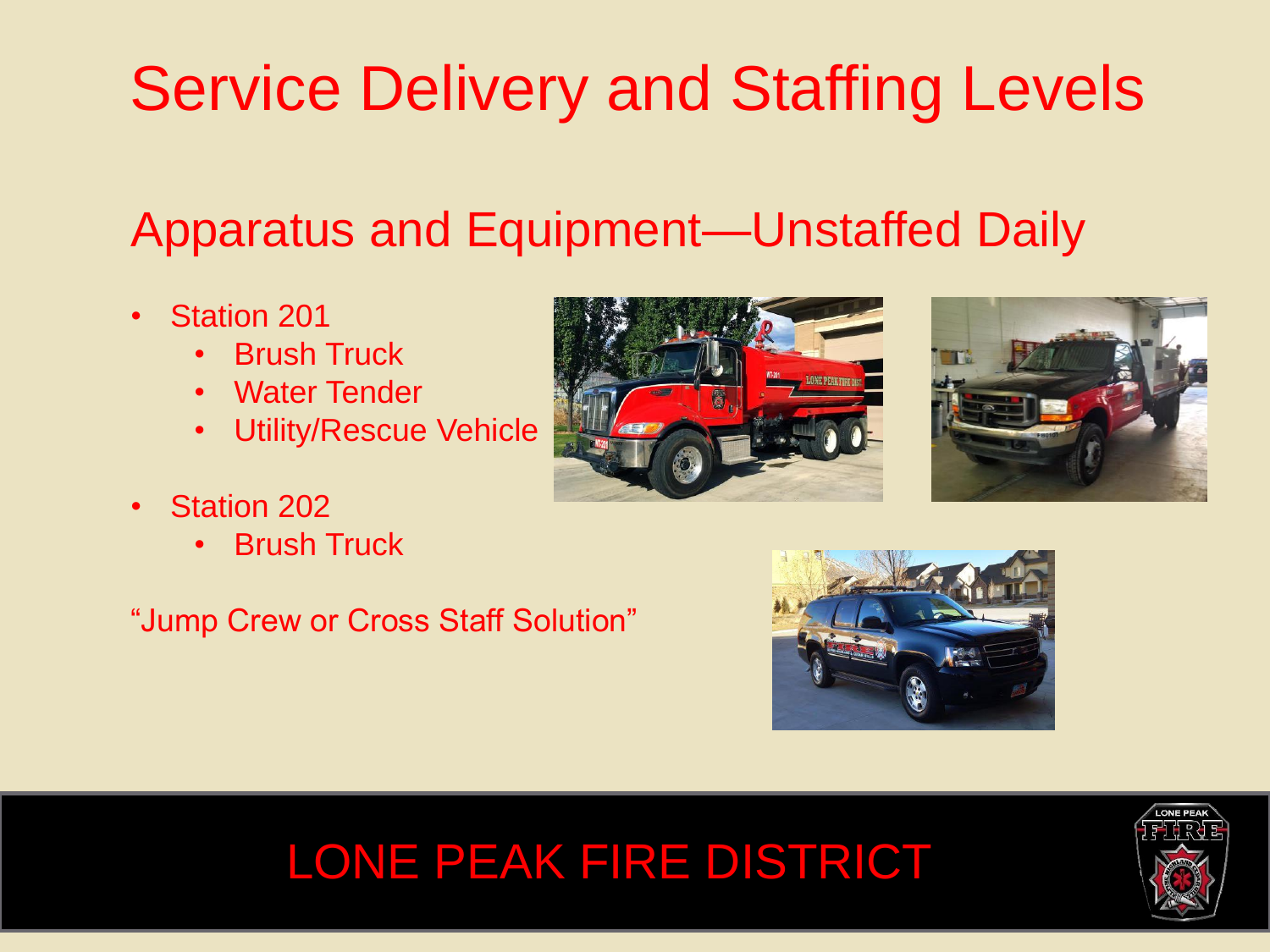FY2019/2020 Proposed Staffing

- 15 Full-time Firefighters
	- 5 per day / 24 hour shift (A, B, C shifts on 48/96 schedule)
- 40 Part-time Firefighter Pool
	- 3 per day / 24 hour shift
- 8 Firefighters on duty per day
	- 2 Fire Engines and 1 Ambulance





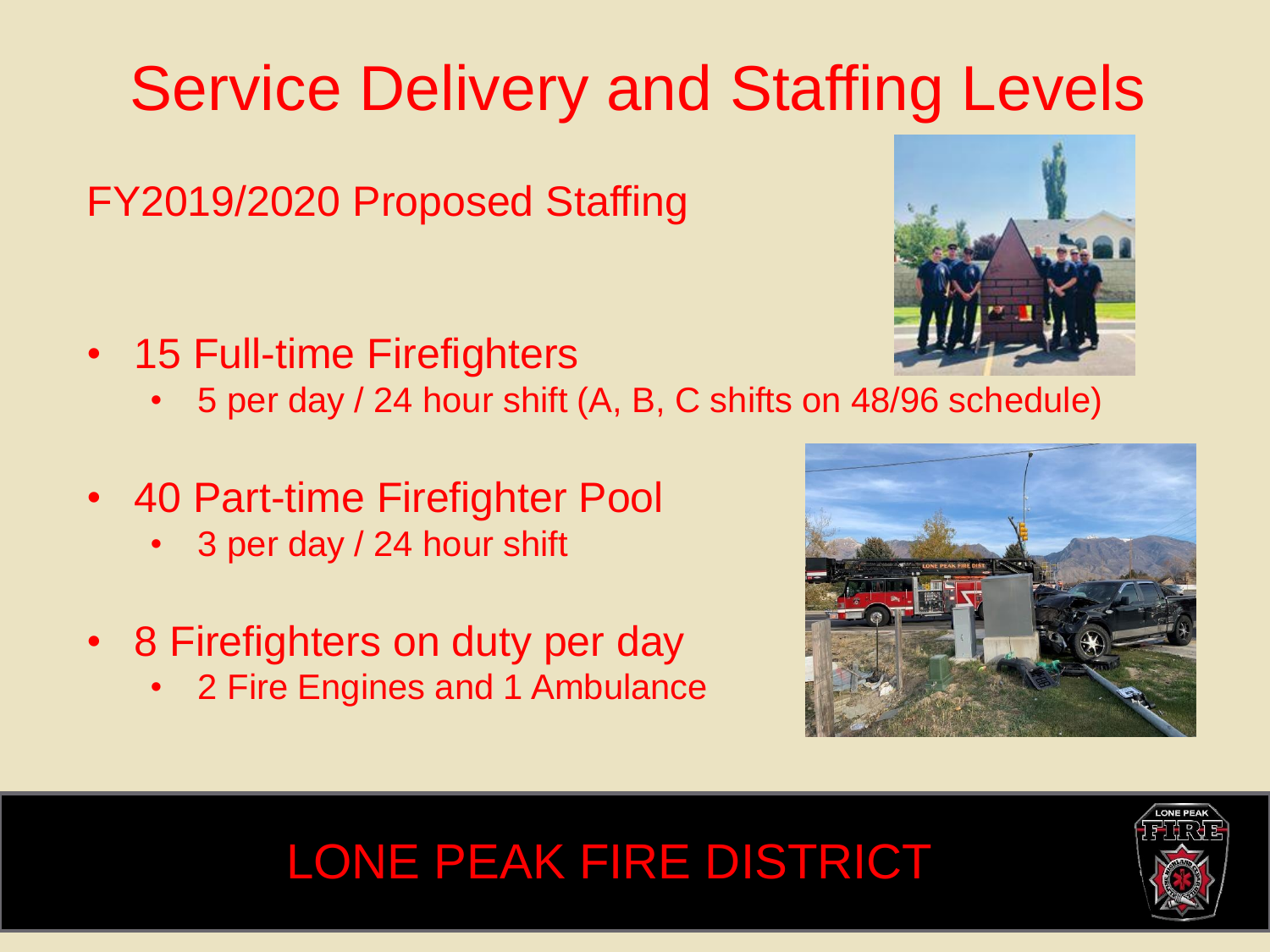Working Structure Fire—Minimum Staffing **<sup>15</sup>** Firefighters

- Incident Command (1)
- Water Supply/Pump Operator (1) \*with uninterrupted supply
- Handlines (4)  $*2$  per line at 100GPM
- Support (2) \*Forcible Entry, Hose Mgmt., Utilities, etc.
- Search and Rescue (2)  $*1$  team to search entire structure
- Ventilation/Ground Ladders (2)
- Aerial Operator (1)
- Rapid Intervention Crew—RIC (2)
- Medical Care (0)  $*$  On Scene Care and Transport

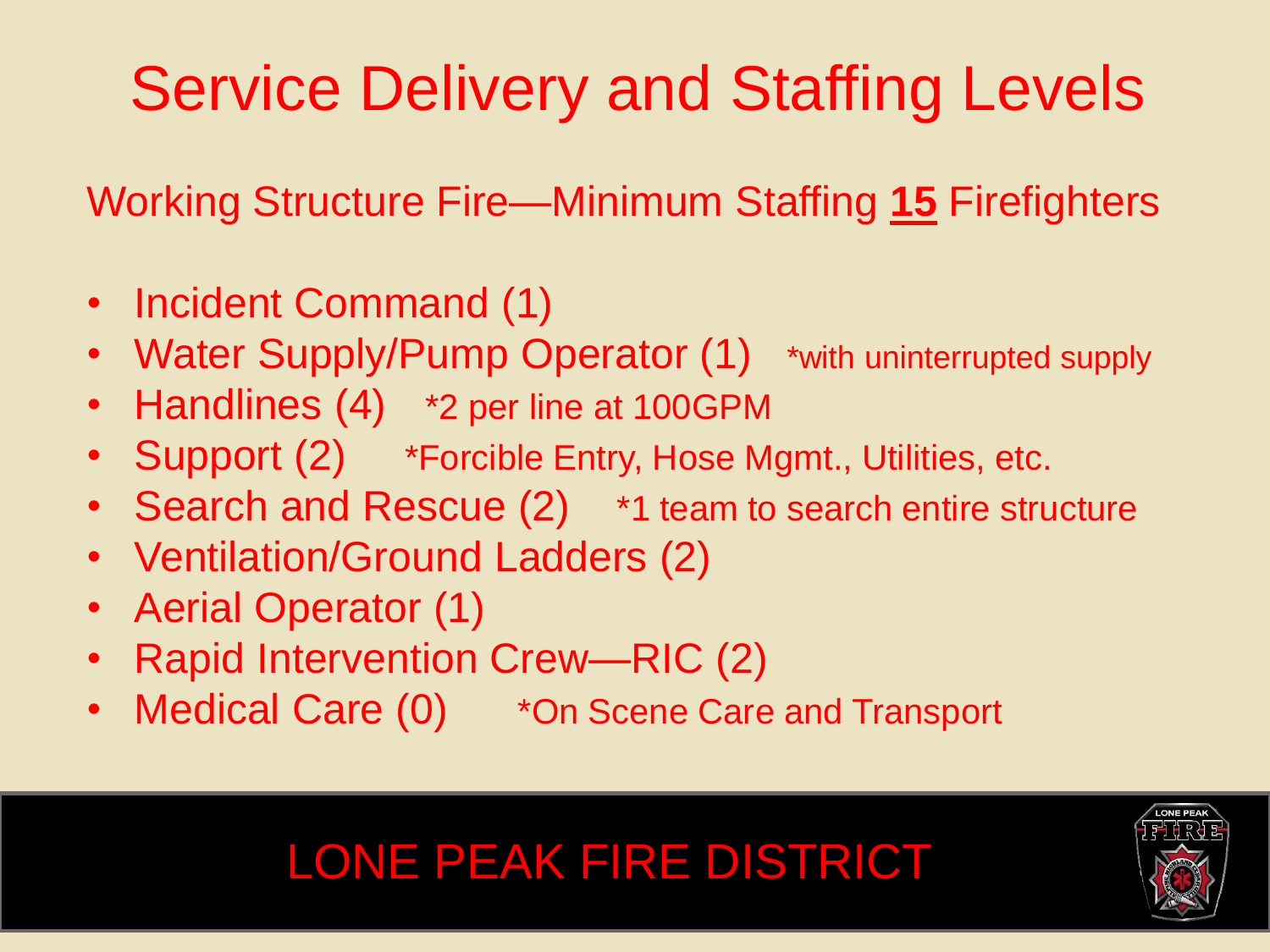Cardiac Arrest—Min. Staffing **5-6** Emergency Responders

- Airway Control (1)
- Chest Compressions (1)
- IV Access and Cardiac Drug Delivery (1)
- Cardiac Monitoring (1)
- Scene Management (1)
	- Time Documentation, Patient History and Other Info., etc.
- Ambulance Driver (1)



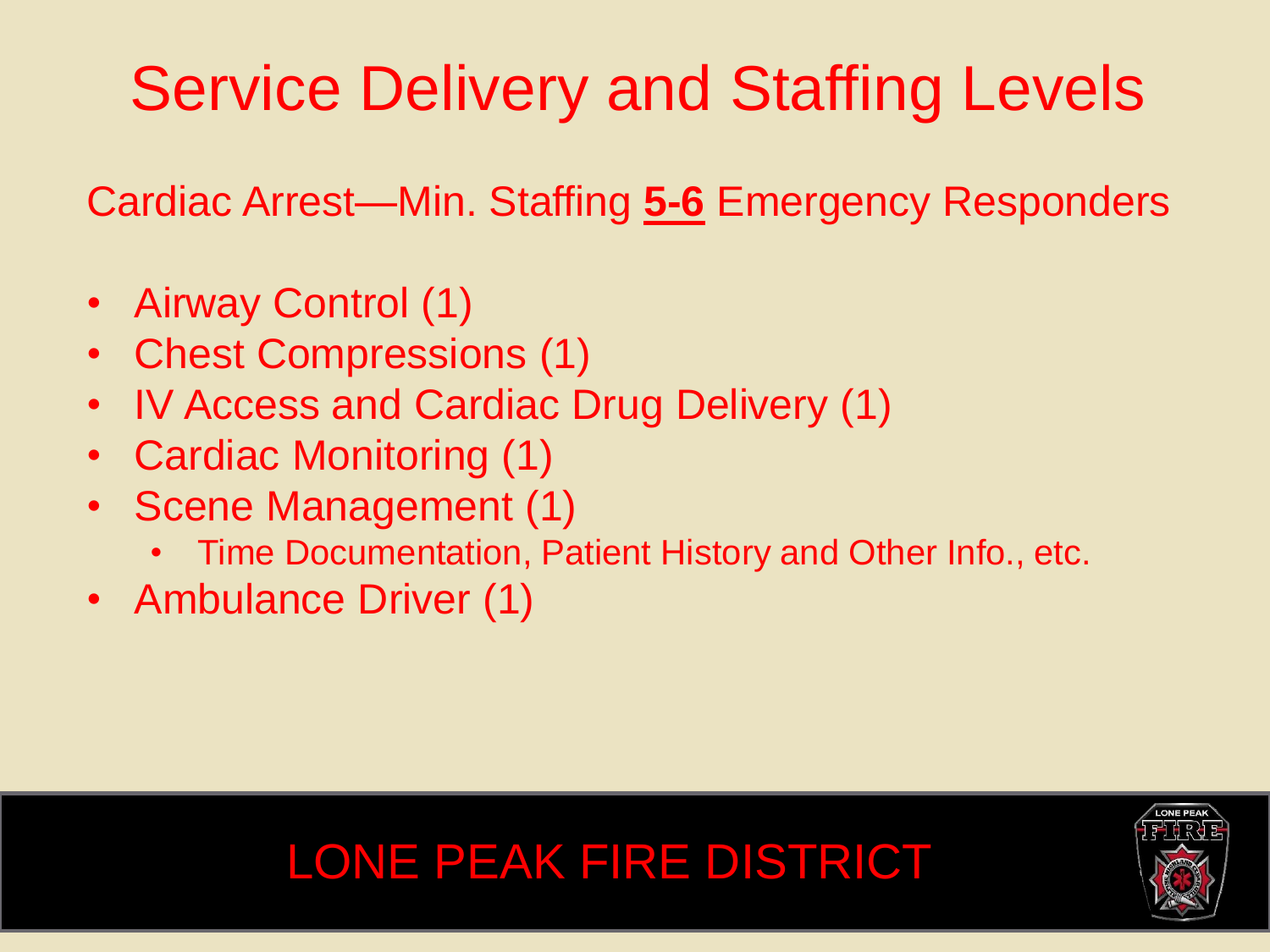#### 18 Full Time Employees

- Fire Chief
- Deputy Chief
- Administrative Assistant **\$2,452,004.00**
- 6 Captains
- 9 Firefighters

#### Part Time Employees

• 3 Firefighters per day from pool \$420,480.00







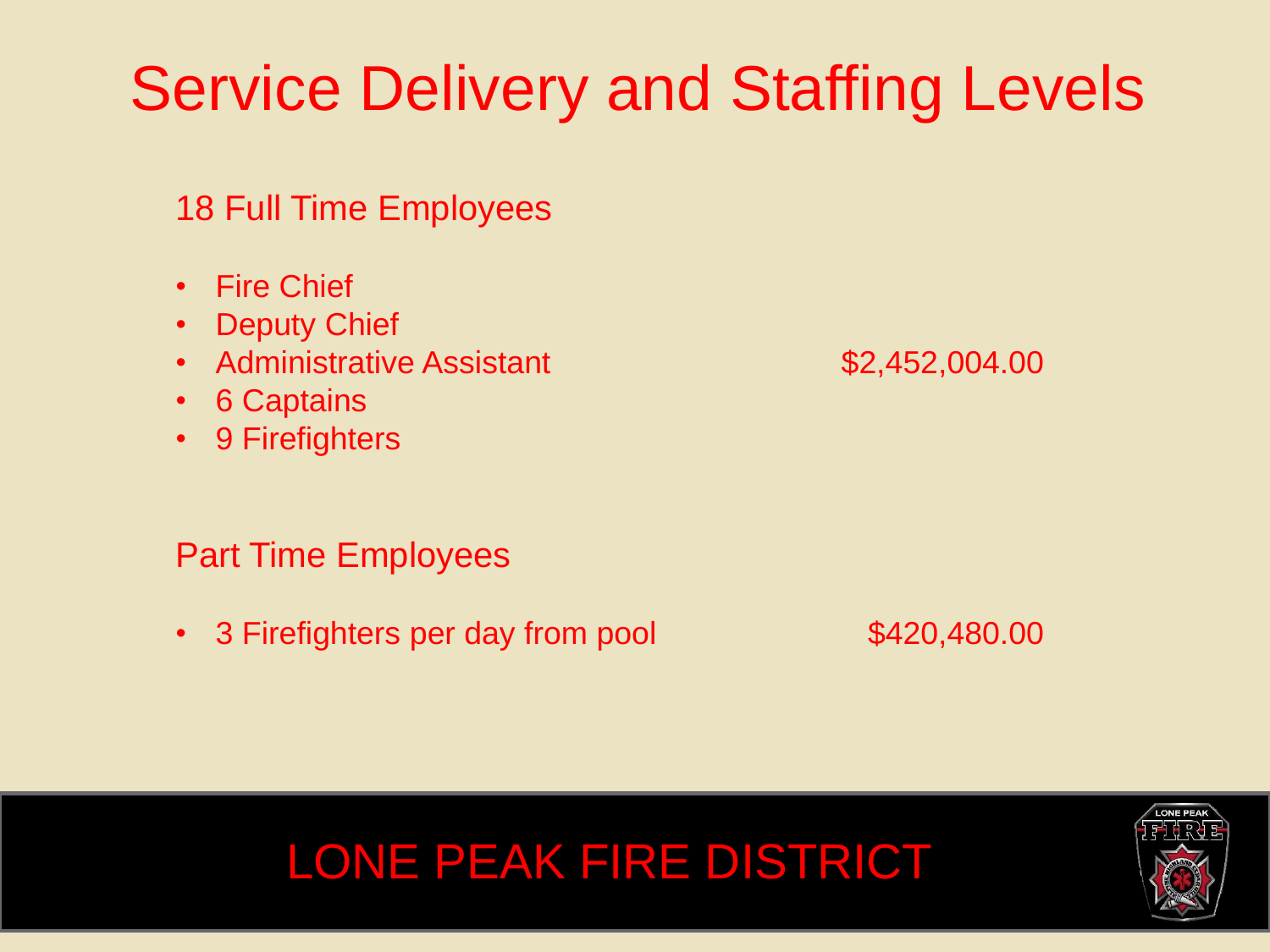### 3 Tiered System

- Regulatory Requirement (law, statute, code, rule)
- Industry Standard and Best Practices (ISO, NFPA, AHA)
- Policy, Procedure, Outreach Services, Employee Recruitment and Retention







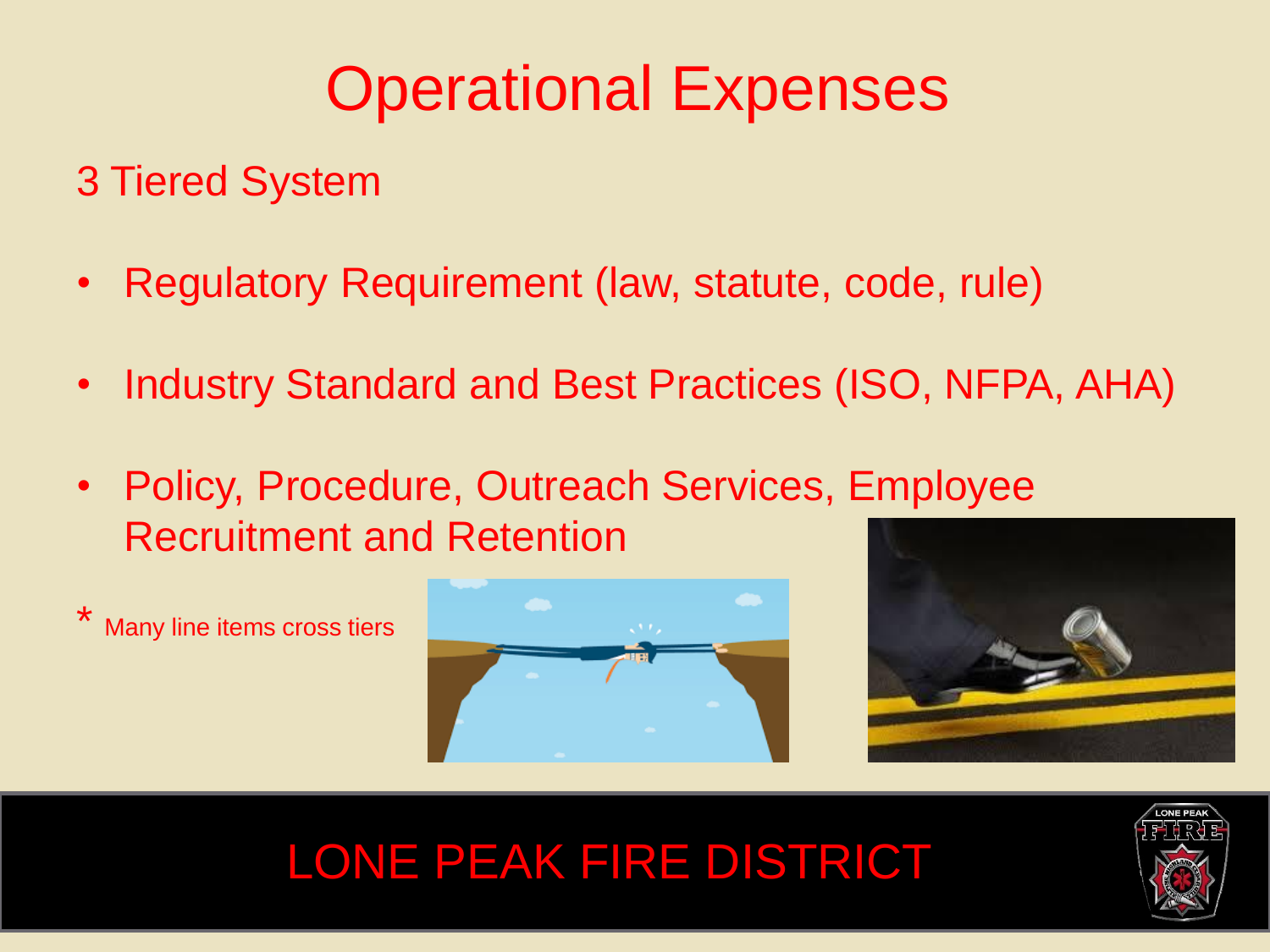Regulatory Requirement (law, statute, code, rule)

Examples include:

- Structural Firefighting Protective Clothing
- Structural Firefighting Equipment
- Wildland Firefighting Protective Clothing
- Respiratory Protection (SCBA)
- SCBA Testing, Repair and Maintenance
- Department Uniforms
- Medical Equipment and Licensure





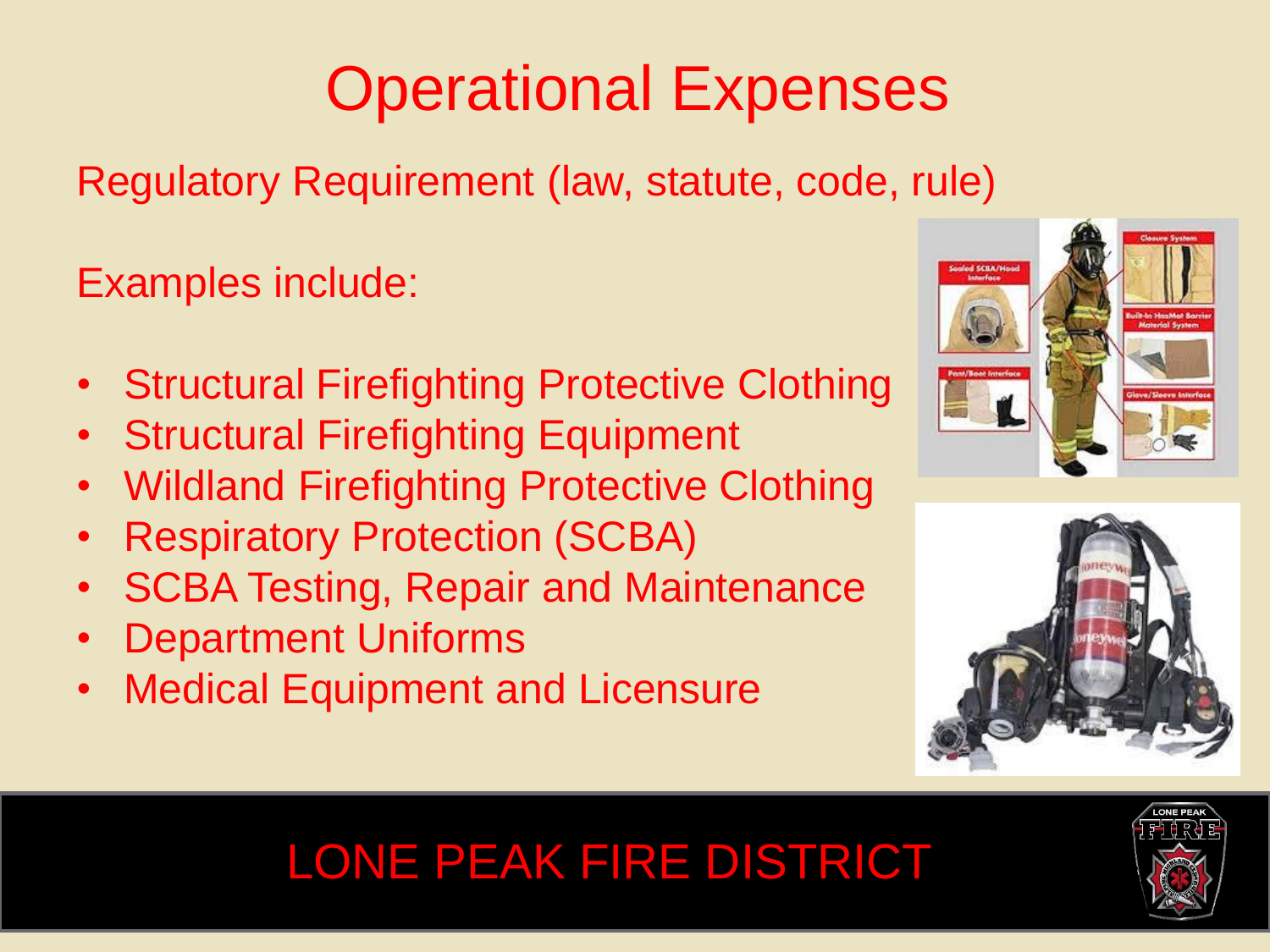Industry Standard and Best Practices

Examples include:

- Apparatus Testing and Maintenance
	- Fire Pump Testing
	- Aerial Testing
	- Ground Ladder Testing
	- Hose Testing





• Extrication Equipment Testing and Maintenance

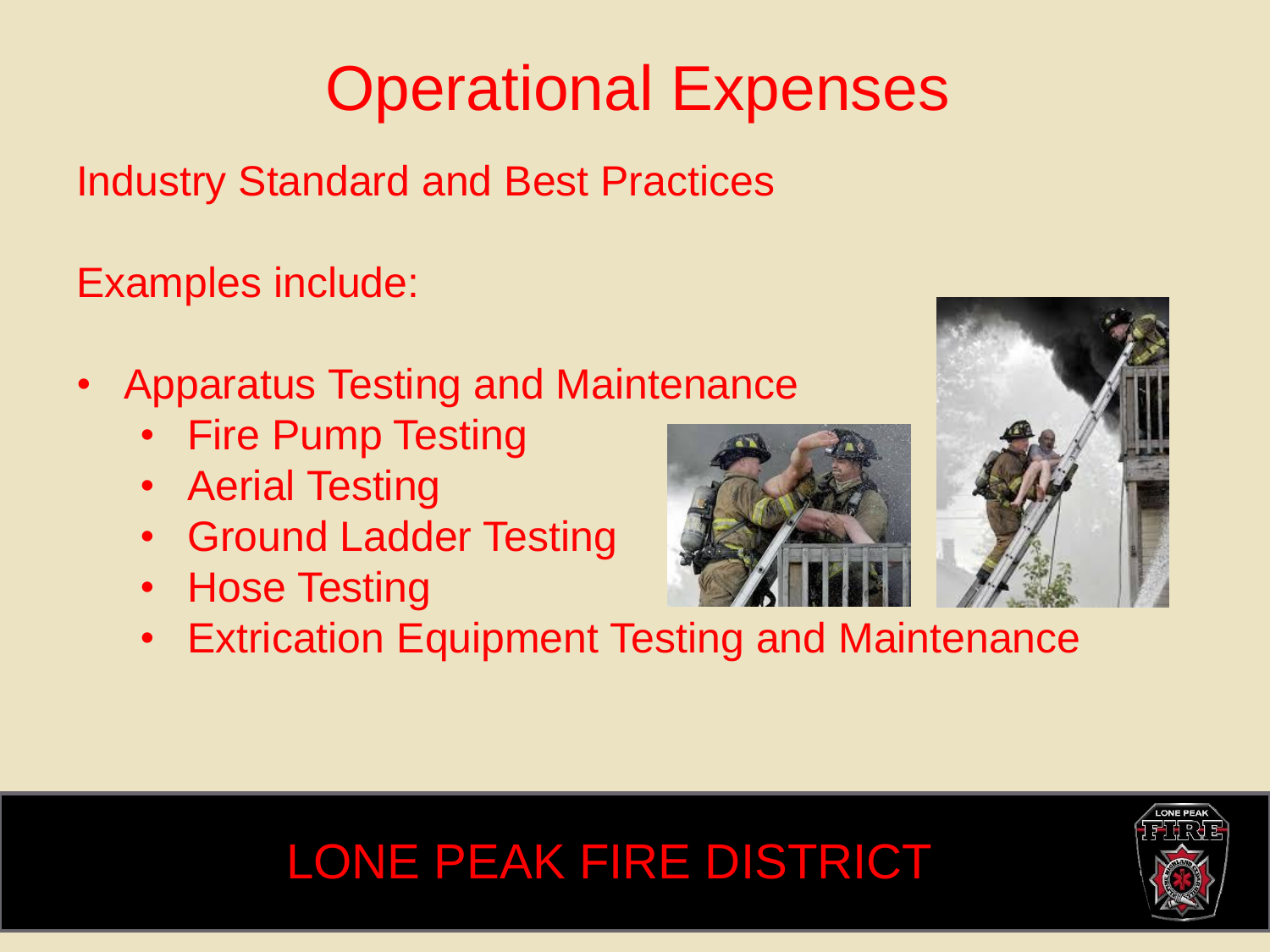Notable Reductions with Cedar Hills Exit Include:

- Use Buyout Revenue to Reduce Debt
- Reduce Daily Staffing to 8 (proposed staffing plan)
- Rent
- Utilities
- Surplus Vehicles



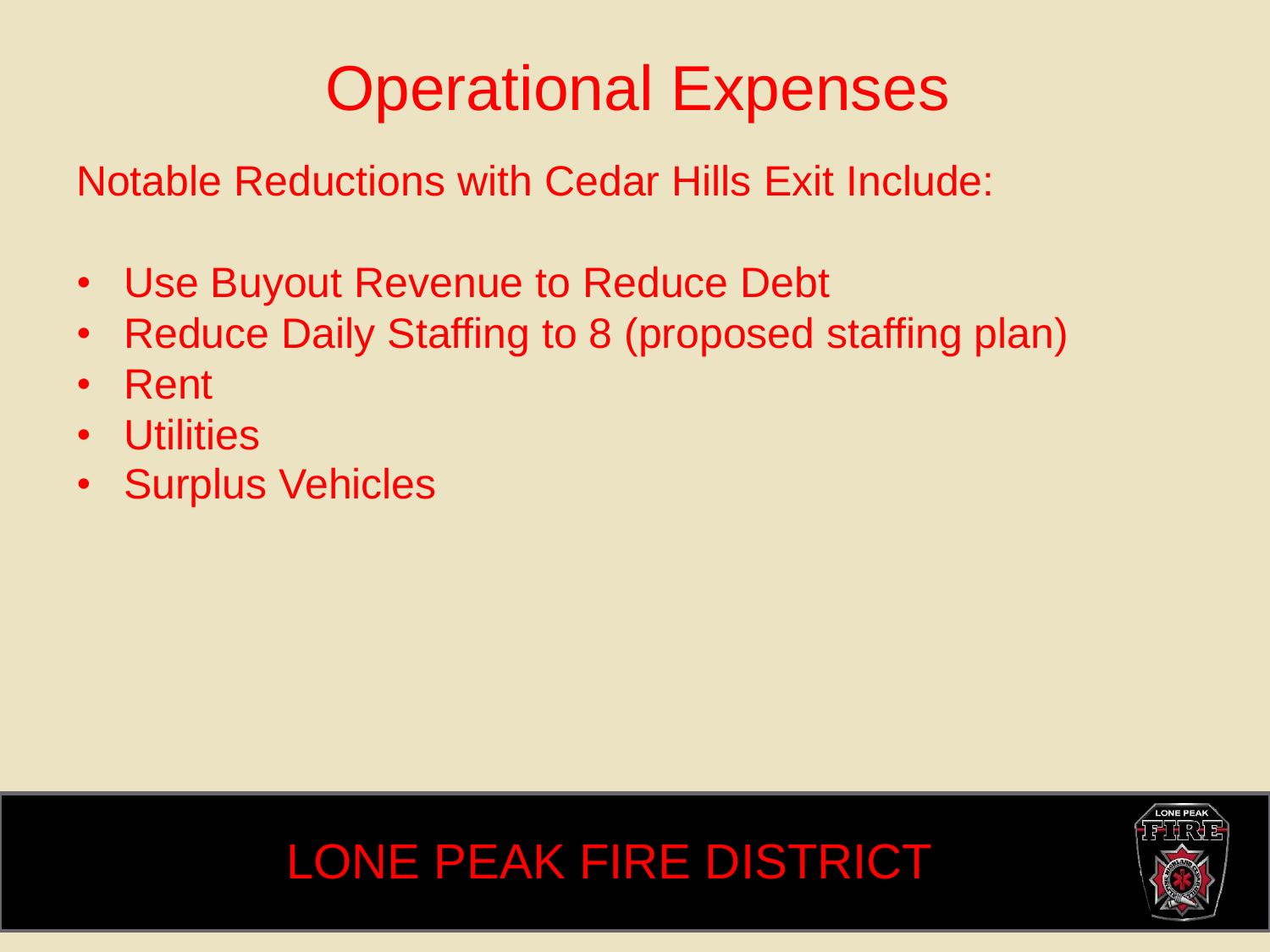# **Remaining Deficit**

### **Not addressed in Deficit**

- Operational Equipment Expense Increases
- Staff Retention Issues—Market Comparisons
- Fire Marshal Position
- Tier 1 Retirement Gap
- Medical Coverage
- Aging Fleet
- Capital Equipment Replacement

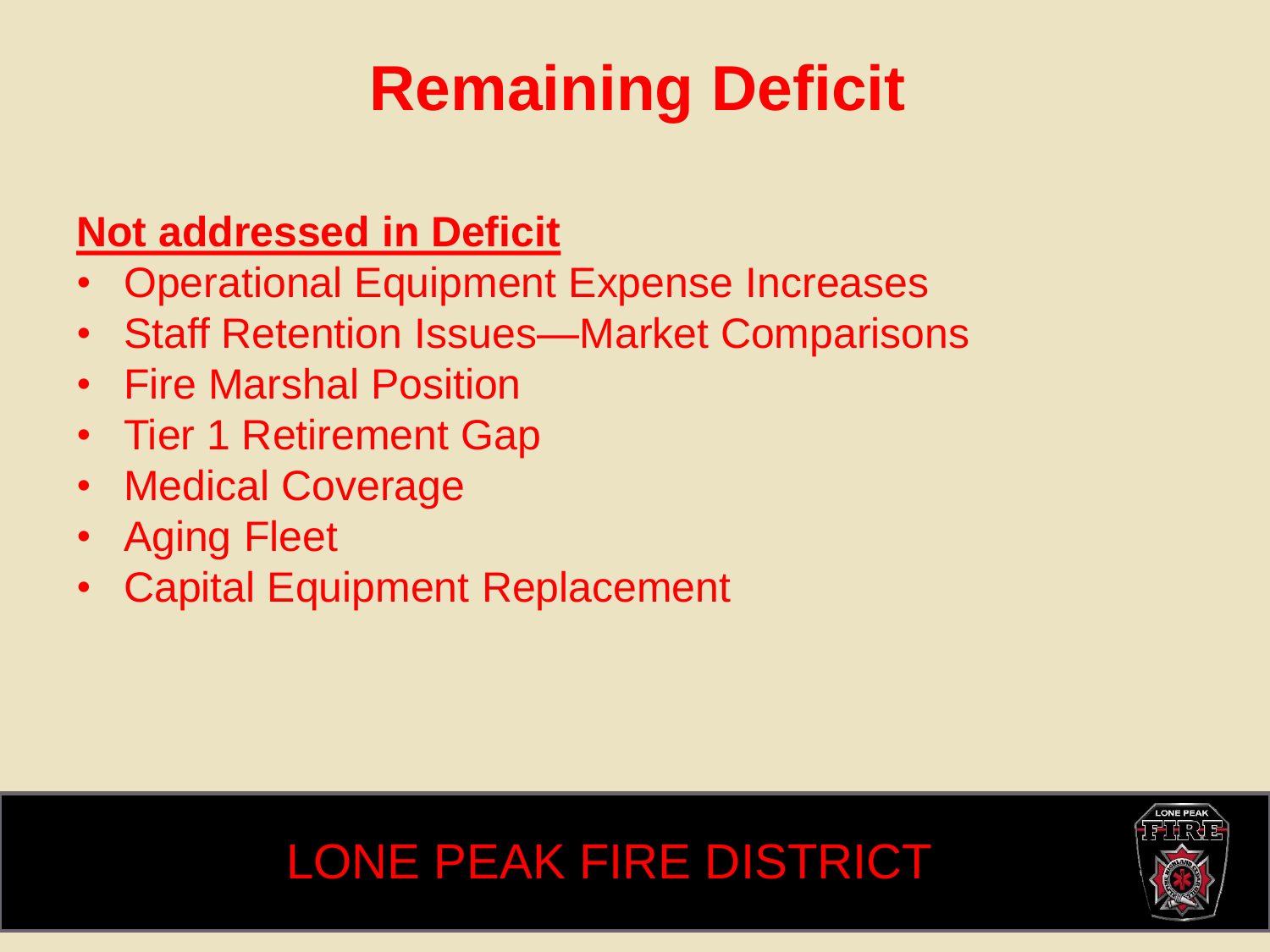## Closing the Gap on One Time and End of Life Cycle Capital Projects



- *Wildland Program*
- *SUSAR Program*
- *Grants*
- *Impact Fees and Fees for Services*
- *Community Medicine*
- *WUI Work Projects*